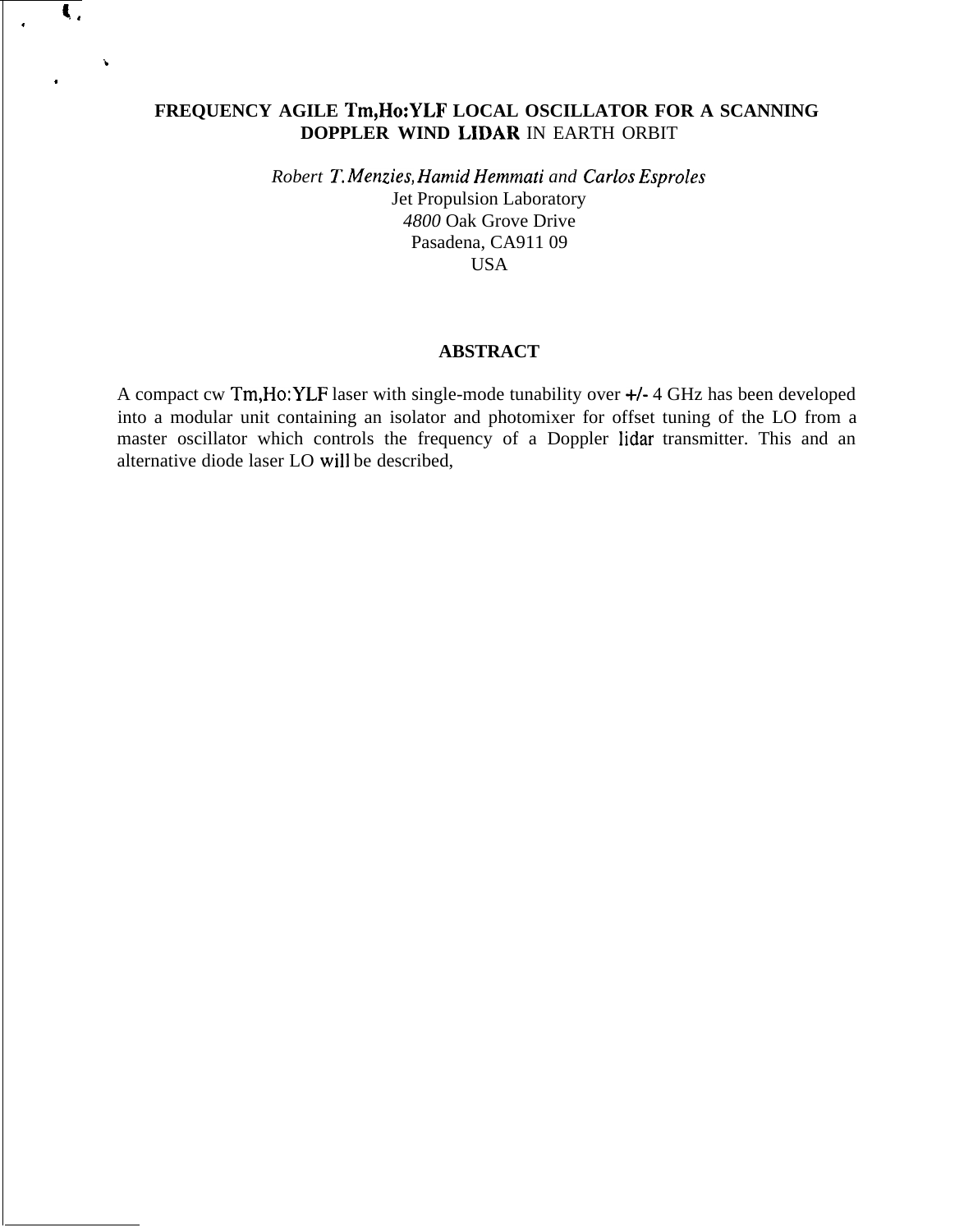## **FREQUENCY AGILE Tm,Ho:YLF LOCAL OSCILLATOR FOR A SCANNING DOPPLER WIND LIDAR IN EARTH ORBIT**

.

*Robert T, kfen.zies, Hamid Hemmati and Carlos Esproles* Jet Propulsion Laboratory 4800 Oak Grove Drive Pasadena, CA 91109 **USA** 

During the past year several advances have been made in the design and fabrication of a compact, modular cw Tm,Ho: YLF laser which is designed for both short-term (time scale of a few ms) frequency stability and continuous single-mode tunability over a range of frequencies which would be encountered with an Earth-orbiting coherent Doppler lidar using a conical scan and nadir angle in the neighborhood of 30°. The laser is to be used as a local oscillator (LO) in a testbed 2-pm Doppler lidar, It is pumped by nominal 1-W diode array at 792 nm, which is located remotely and coupled into the LO unit via optical fiber.

A frequency-agile local oscillator is an important element in an Earth-orbiting coherent Doppler Iidar, The capability to tune the LO in synchronism with the conical scan azimuth angle, tracking the Doppler shift imposed on the signal backscattered from the atmosphere due to spacecraft motion, obviates the need for a photomixer-preamplifier combination which provides near quantum-noise limited performance throughout a 4-5 GHz bandwidth. At 350 km altitude the spacecraft velocity is approximately 7700 m S-l. If the nadir angle of the conical scan is 30°, the Doppler shift at the extrema (fore and aft pointing) positions are nearly  $+/- 4$  GHz. In addition the earth's rotational velocity (465 m  $s^{-1}$  at the equator) introduces a frequency shift which is latitude dependent as well as azimuth scan angle dependent.

A schematic of the LO is shown in Figure 1, Although the basic cavity design is similar to that of the single-mode laser described previously [1,2], the cavity is much shorter, the output coupler is much smaller with reduced reflectance, and the optomechanical structure has been completely redesigned, The optical elements are in miniature mounts mechanically constrained by a set of four small Invar rods and include a Faraday isolator in addition to the pump conditioning optics the crystal, and the cavity elements. The cavity length is 13 mm. The cavity design is a compromise in an attempt to maximize the longitudinal mode spacing, the single mode output power, and the resistance to off-axis mode or secondary longitudinal mode oscillation, while limiting the effects of acoustical and thermal fluctuations on the frequency stability. The laser crystal is attached to a thermoelectric (TE) cooler plate and is temperature stabilized with a compact controller designed at JPL. The laser environment is flushed with dry nitrogen and maintained with a low water vapor partial pressure. The laser crystal temperature is maintained near 0° C, Efficient heat rejection is an important issue due to the small mode dimensions and the compact structure, In fact the optimum pump power at present is closer to 500 mW than the full power capability of the diode array.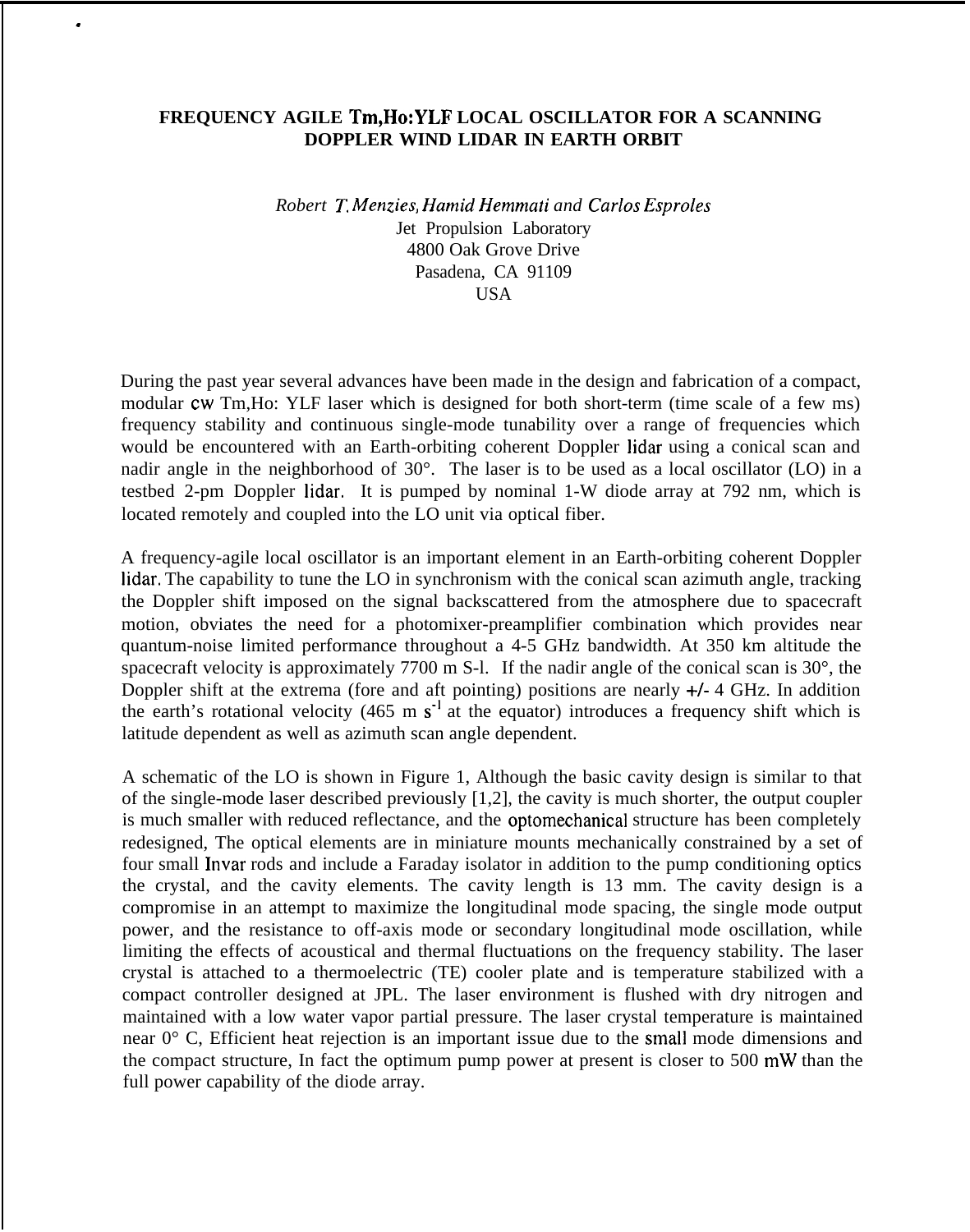As shown in the schematic the Laser Head includes not only the LO but also a pair of beam splitters and a photomixer for provision of offset frequency locking or tuning with respect to an external laser which injection seeds the lidar transmitter. The injection laser, or master oscillator, would be independently stabilized to e.g., a reference cavity. For our studies of LO performance a two-laser configuration is used, the second laser mimicking the injection laser, stabilized to an external etalon, Outputs from the two lasers are mixed on a 1.5 GHz bandwidth iridium gallium arsenide photomixer. The photomixer output signal is very useful for frequency stability studies, as mentioned previously [2]. Offset tuning beyond the photomixer bandwidth is observed with a 150 MHz free spectral range (FSR) etalon, while additional etalons with FSR'S ranging up to 150 GHz (corresponding to a 2 nm wavelength spacing at  $2 \mu m$ ) are used to study the mode structure during offset tuning. The spectral width of the lasing transition in the crystal is rather large, extending over a range of about 15 nm. Since the gain medium is not completely homogeneously broadened, and more importantly for laser design, since spatial hole burnign effects exist, simultaneous oscillation can occur on modes spaced by a few nm, The intracavity etalon reduces this possibility; however if the gain is high enough, secondary modes can appear. The use of the various etalons is essential to gain the necessary understanding of the parameter space for single mode operation with a particular laser cavity, pumping level, and crystal temperature.

In conclusion, with the use of the dual laser configuration it has been demonstrated that  $+/-4$ GHz of continuous single-mode tunability can be obtained with a compact  $Tm$ , Ho:  $YLiF<sub>4</sub>$  laser suitable for use as a frequency agile local oscillator. A unit will be used at the NASA Marshall Space Flight Center in a testbed Doppler lidar,

### **Acknowledgement**

.

This work was carried out by the Jet Propulsion Laboratory, California Institute of Technology, under contract to the National Aeronautics and Space Administration,

### **REFERENCES**

- *1.* B.T, McGuckin and R.T, Menzies, "Tunable frequency stabilized diode-laser-pumped Tm, Ho: YLiF4 laser at room temperature" *Appl. Opt. 32, 2082-2084(1993).*
- *2.* B,T. McGuckin, R.T, Menzies, and C, Esproles, "Frequency Agile Diode Laser-Pumped Tm,Ho:YLiF4 Local Oscillator with 3.6 GHz Tuning Range", Paper ThC3, Coherent Laser Radar Mtg, Keystone, Colorado, July 1995 (Optical Society of America 1995 Technical Digest Series, Vol. 19).